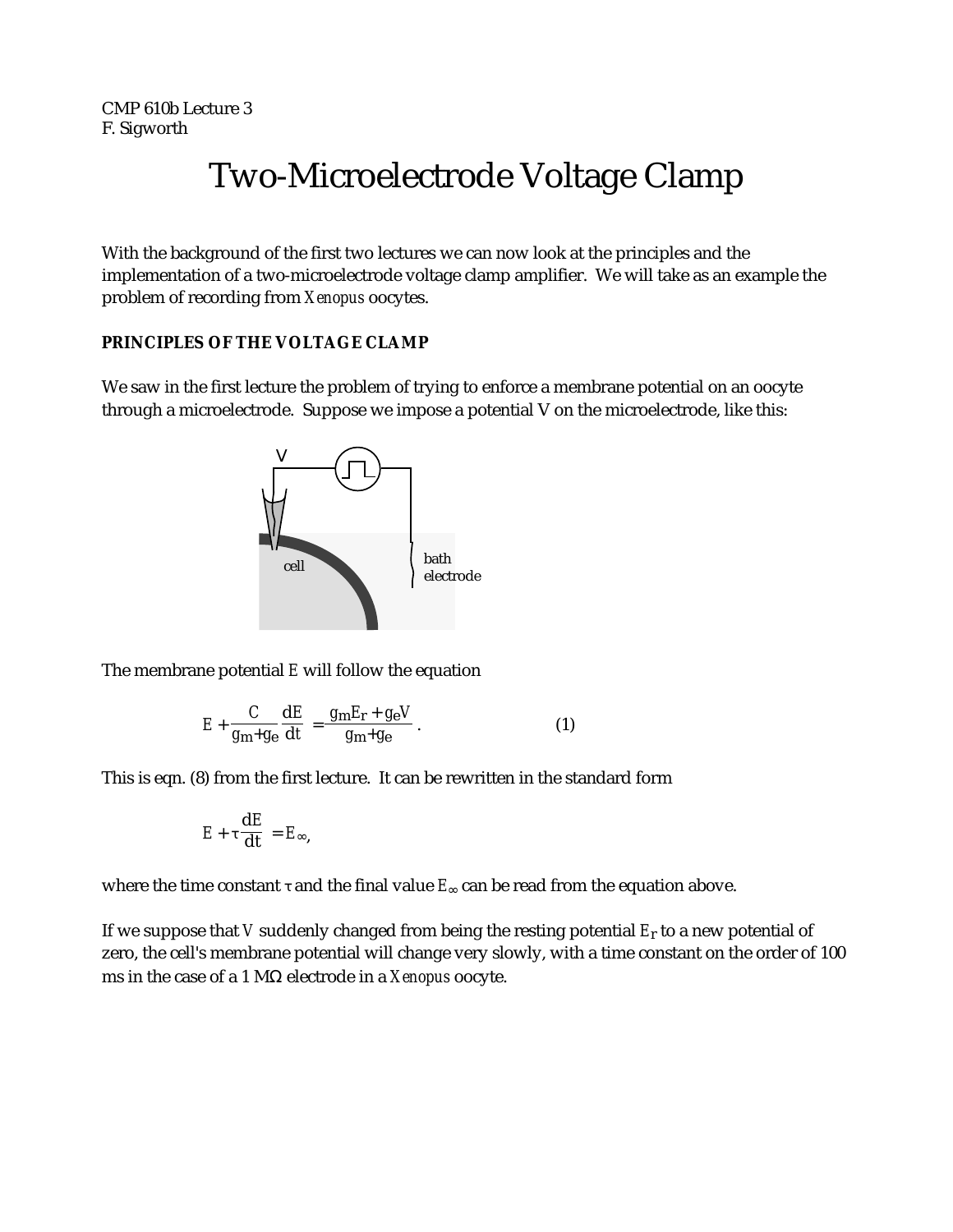

We could change *E* more quickly if we briefly made *V* very large. You can see this in eqn. (1): d*E*/dt is proportional to *V*. This would quickly charge up the membrane capacitance of the cell. Then if we kept *V* at the right value, we could force the steady-state level of E to be the value we wanted. The only problem is to find the right values to set *V* to.

From what we saw last time, the idea of feedback suggests itself. We saw that an operational amplifier changes its output voltage to until a particular condition–the equality of two input voltages–is met. What we need is a feedback system that changes *V* (or, equivalently, changes the injected current) until the membrane potential reaches the desired value.





One way to do it is to have a sort of amplifier that makes a current *I*<sub>inj</sub> that depends on the difference of input voltages, for example as

$$
I_{\text{inj}} = G \left( V_0 - E \right) \tag{2}
$$

where *G* is a scaling factor that has units of conductance (amperes per volt). Now let us write an equation for the membrane potential. From the 'fundamental equation'

$$
I_{\text{ionic}} + C \frac{\mathrm{d}E}{\mathrm{d}t} = I_{\text{inj}} \tag{3}
$$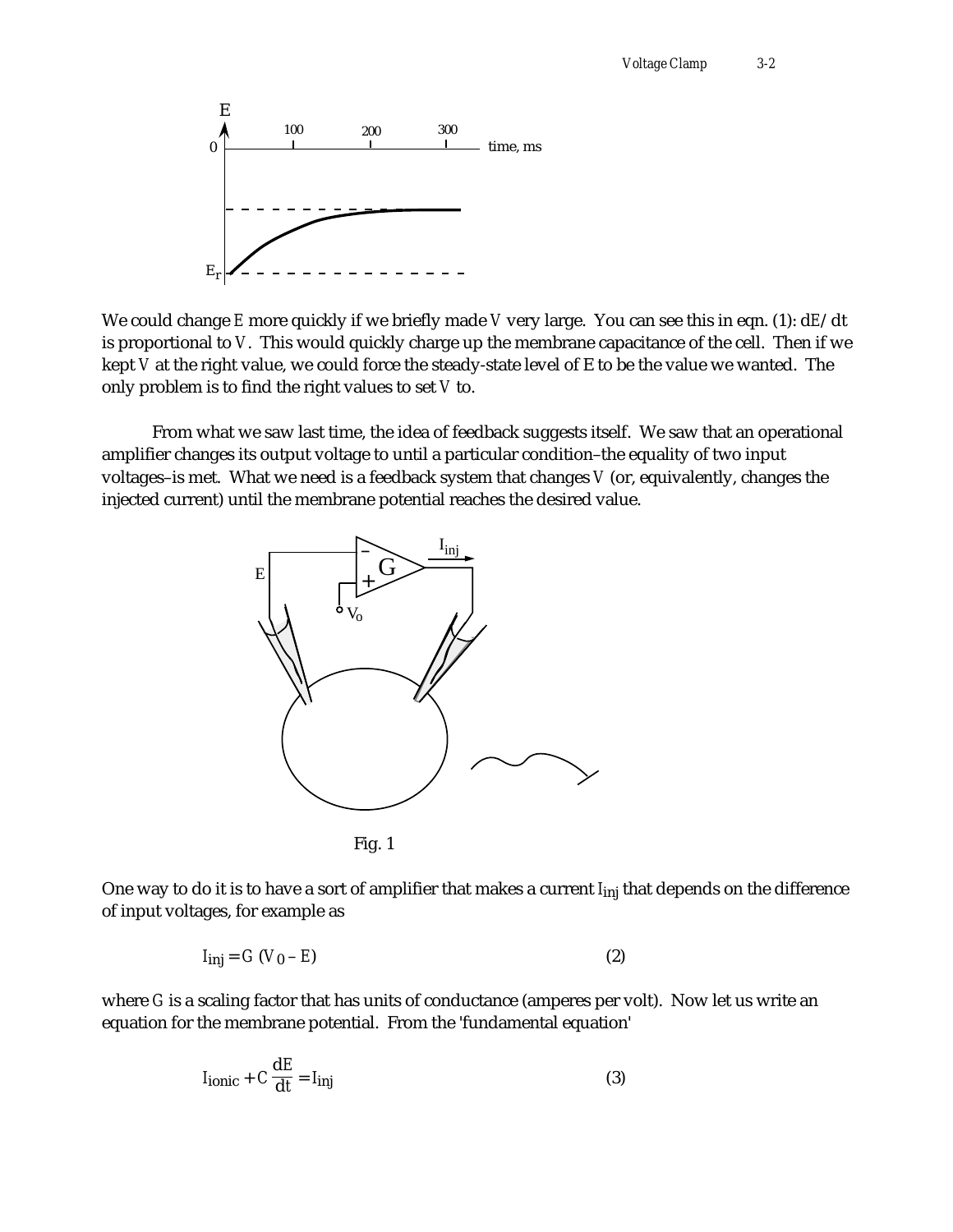we obtain

$$
I_{\text{ionic}} + C \frac{\mathrm{d}E}{\mathrm{d}t} = G (V_0 - E). \tag{4}
$$

#### **Control of membrane potential**

Let us now consider two cases. First, how well does the membrane potential *E* follow changes in the command potential  $V_0$ ? To do this, we suppose that the ionic current is a simple membrane conductance, i.e.

$$
I_{\text{ionic}} = g_{\text{m}}(E - E_{\text{r}})
$$

where *E*r is the resting potential. Then (4) becomes, with some rearrangement,

$$
E + \frac{C}{g_m + G} \frac{dE}{dt} = \frac{GV_0 + g_m E_r}{G + g_m}
$$
 (5)

Here the time constant is *C*/(*g*m+*G*) and the final value is a weighted average of *V*0 and *E*r . If *G* is much larger than *g*m, then the final value becomes very close to *V*0, and the time constant becomes much shorter than otherwise.

#### **Measurement of current**

Now the second case. The injected current *I*inj will be related to the ionic current across the membrane, *I*<sub>ionic</sub>. If it is similar enough, then we could somehow measure *I*<sub>inj</sub> and use it as our estimate of *I*<sub>ionic</sub>. How closely do they correspond? Equation (3) can be rewritten as

$$
E + \frac{C}{G} \frac{dE}{dt} = V_0 - \frac{I_{\text{ionic}}}{G}
$$
 (6)

where here we assume that *I<sub>ionic</sub>* doesn't depend directly on *E*, but instead makes a sudden change, e.g. a channel opens. There will be a change in *E*, with a final value displaced by *I*ionic/*G* from *V*0; the change will be small if *G* is large, and the change will occur with a time constant *C*/*G*. We can compute the time course of *I*inj from Eqn. (2), and find that *I*inj makes an exponential relaxation with the same time constant and has a final value exactly equal to *I*<sub>ionic</sub>, as shown below.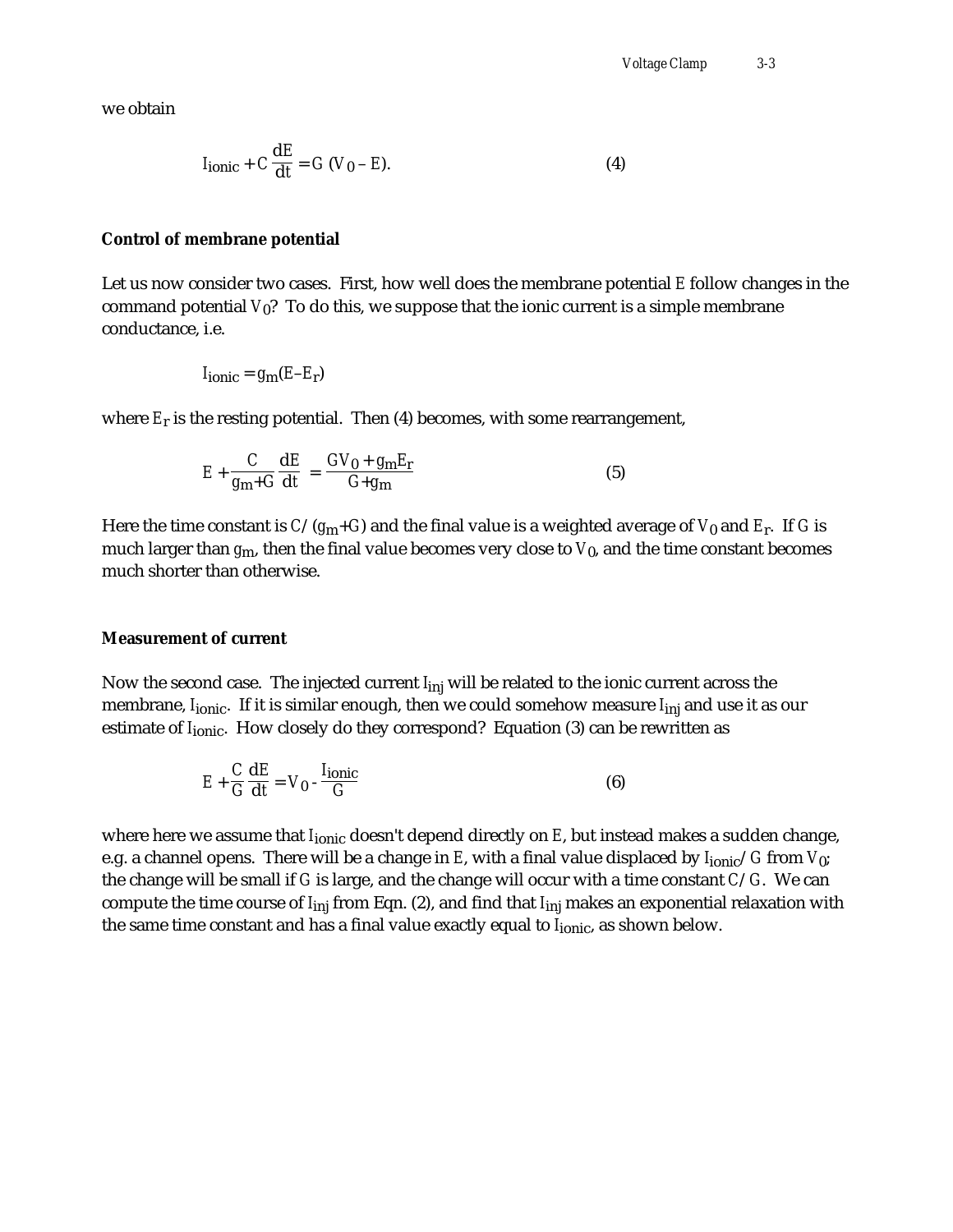

Thus if we make *G* large enough, there will be little perturbation in membrane potential when an ionic current turns on, and the injected current will follow *I*<sub>ionic</sub> with good fidelity.

## **PRACTICAL IMPLEMENTATION OF THE VOLTAGE CLAMP**

1. How do you make an amplifier that creates an output *current* proportional to an input *voltage*? It is possible, but in our case it is not really a problem. Suppose we simply apply a voltage *V*e to the current-injecting microelectrode. A current

$$
I_{\text{inj}} = g_{\text{e}}(V_{\text{e}} - E) \tag{7}
$$

will pass through the microelectrode. If  $V_e$  is much larger than  $E$ , then we could approximate the situation by

$$
I_{\text{inj}} \quad g_{\text{e}} V_{\text{e}} \tag{8}
$$

which, as it turns out, is a reasonable approximation. Then we need to have a more conventional amplifier that gives an output voltage

$$
V_{\mathbf{e}}=A(V_{\mathbf{0}}\text{-}E)
$$

to put into the circuit, where we have chosen the gain *A* of the amplifier so that *G* = *g*e*A*. (As an exercise, you can try working out Eqn. (5) using Eqn. (7) explicitly, instead of using the approximation.)

2. How do you make it sensitive to the *difference* of input voltages? One approach is to hook up two inverting amplifiers in the following way: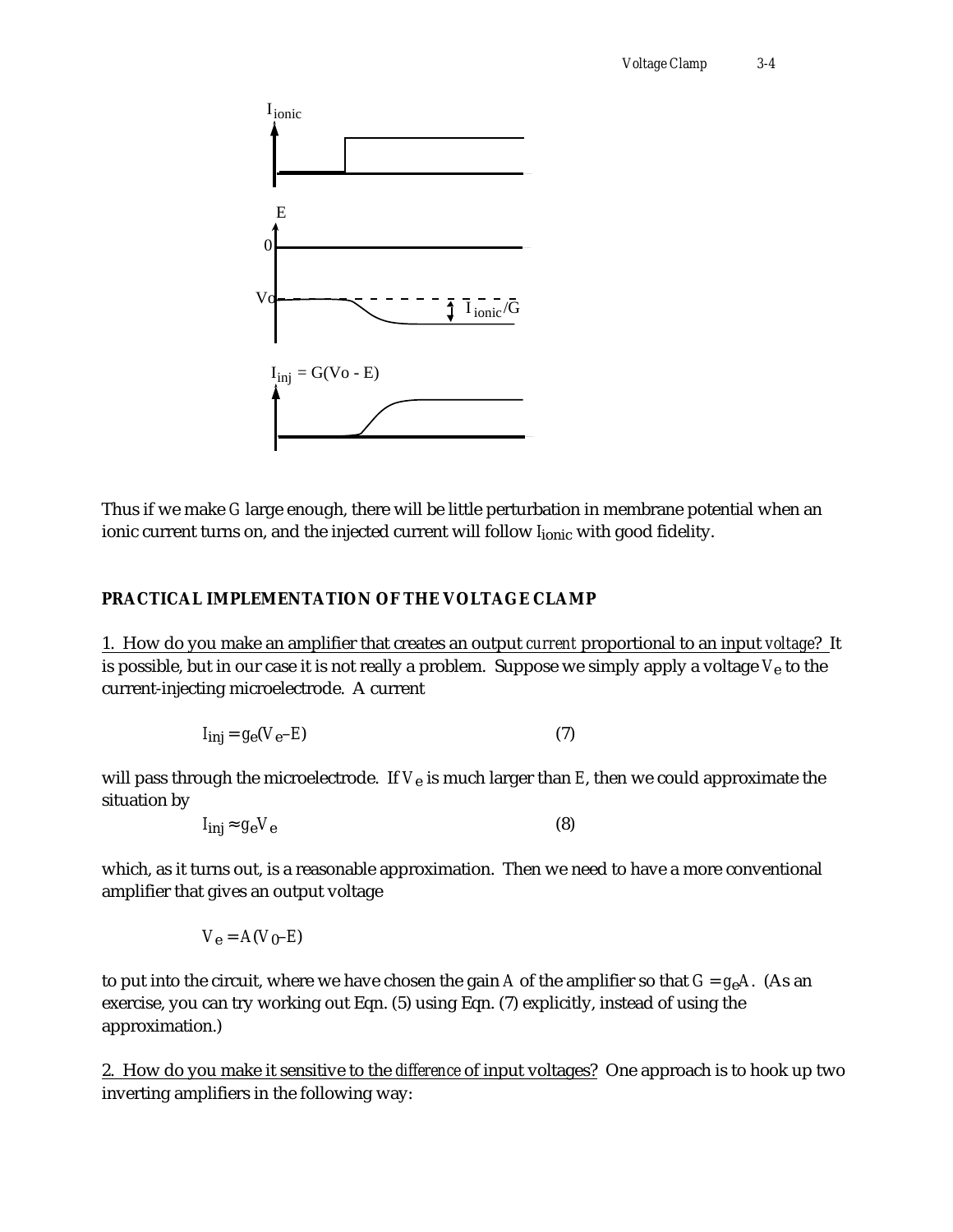

Here amplifier 1 takes the voltage  $V_0$  and inverts it, i.e. creates an output voltage of - $V_0$ . Meanwhile amplifier 2 produces an output that is –A times the sum of its two inputs. The result is the desired difference.

The same thing can be accomplished with a single operational amplifier in a circuit that is a hybrid of the inverting and non-inverting amplifiers we discussed last time. If R2/R1 = *A*, then the following circuit does the same thing:



3. How do you measure the potential without drawing current through the microelectrode? If you were to hook one of the circuits in Figs. 2 or 3 directly to a microelectrode to measure *E*, you would have a problem, because they rely on resistors that cause currents to flow that are proportional to the input voltages. Such currents flowing through the voltage recording electrode will cause an error in the measured potential. We can use a voltage follower to isolate the microelectrode from the other amplifiers:



Fig. 4

Here no current flows into the input terminal.

4. How do you deal with electrode offsets? As you remember from the first time, if the Clconcentration is not the same at the wire in the microelectrode as at the bath electrode, there can be a considerable electrode offset potential, maybe 50-100 mV. This has to be subtracted from *E*', the estimate of membrane potential, before it is used for the feedback. This can be done with yet another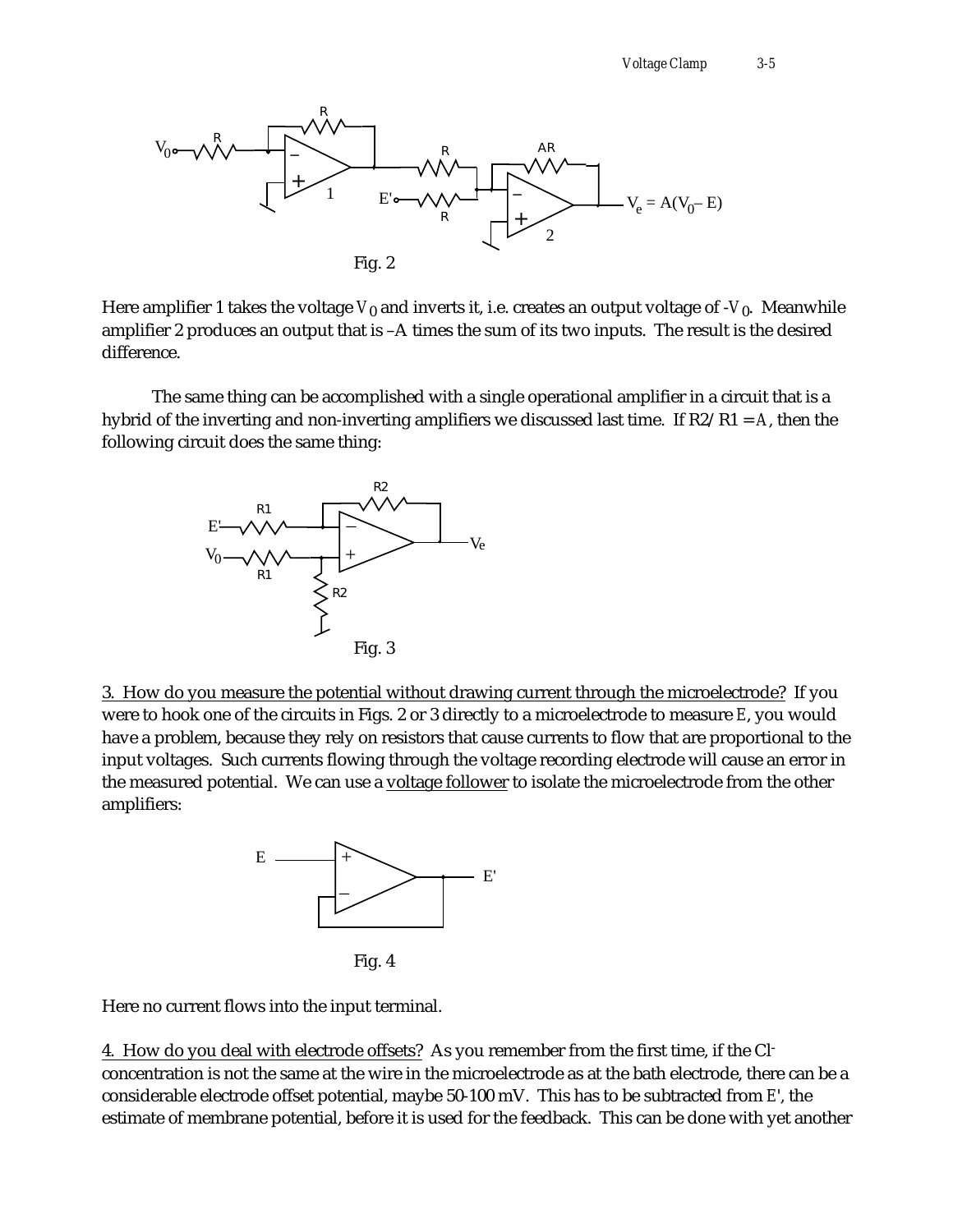amplifier stage that has two inputs: one receives *E*' and the other receives a variable voltage (set by a potentiometer, i.e. a variable voltage divider); these are added together in the amplifier.

5. How do you measure the current? The basic idea is to use the current-to-voltage converter we discussed last time. We could measure the current being injected into the microelectrode, but equivalently we can measure the current flowing into the bath electrode. The latter is simpler to do. The operational amplifier keeps the potential of the bath electrode at zero while allowing the current to be measured with the resistor R.



You will recognize these building blocks, sometimes in embellished form, in the diagram of the oocyte voltage clamp in the appendix to these notes.

## **LIMITS ON VOLTAGE-CLAMP SPEED AND ACCURACY**

From our earlier analysis it appears that the larger we make the gain *G* (or *A*) of the voltage-clamp amplifier, the better things will be. There are limits, of course. We consider two of the limits here. Another limit, concerning the dynamics of the feedback loop, involves solving higher-order differential equations. This is not all that hard, but is beyond what can be covered in this lecture.

1. Maximum voltage available for  $V_e$ . The maximum rate of change of membrane potential is seen, by inspection of (3), to be equal to *I*inj/*C*, or by the approximation of Eqn. (8), is about equal to *V*<sub>e</sub> $g_e$ /*C*. For an oocyte, where *C* = 2x10<sup>-7</sup>F and  $g_e$  = 10<sup>-6</sup>S one obtains a maximum d*E*/d*t* of only about 5 volts per second when *V*e is 1 volt. This is quite slow when one wants to, say, look at a voltage-gated channel by changing *E* by 100 mV in less than 1 ms (>100 V/s). In oocyte voltage clamps it is therefore common to use special amplifiers that produce output voltages in excess of 100 V, allowing maximum d*E*/d*t* on the order of 500V/s. There is also little point in using gains much larger than 1000 since the amplifier will not be able to provide a linear response to commanded changes larger than about 100 mV without exceeding its maximum output voltage of 100 V.

2. Coupling capacitance between microelectrodes. This is an interesting example of a spurious feedback pathway. Consider what happens when the voltage clamp amplifier is commanded to make a step in potential, e.g.  $V_0$  suddenly changes by 100 mV. Then due to the large gain  $(A \ 1000)$ of the amplifier, there will, in the first instant, be a 100 V jump in the voltage on the current passing microelectrode. If there is on the order of 0.005 pF of capacitance between the microelectrodes, this will result in a 50 mV jump at the voltage recording microelectrode, due simply to capacitive coupling "through the air", and assuming a capacitance of 10 pF at the voltage microelectrode. Note that this voltage jump has nothing to do with true changes in membrane potential. The clamp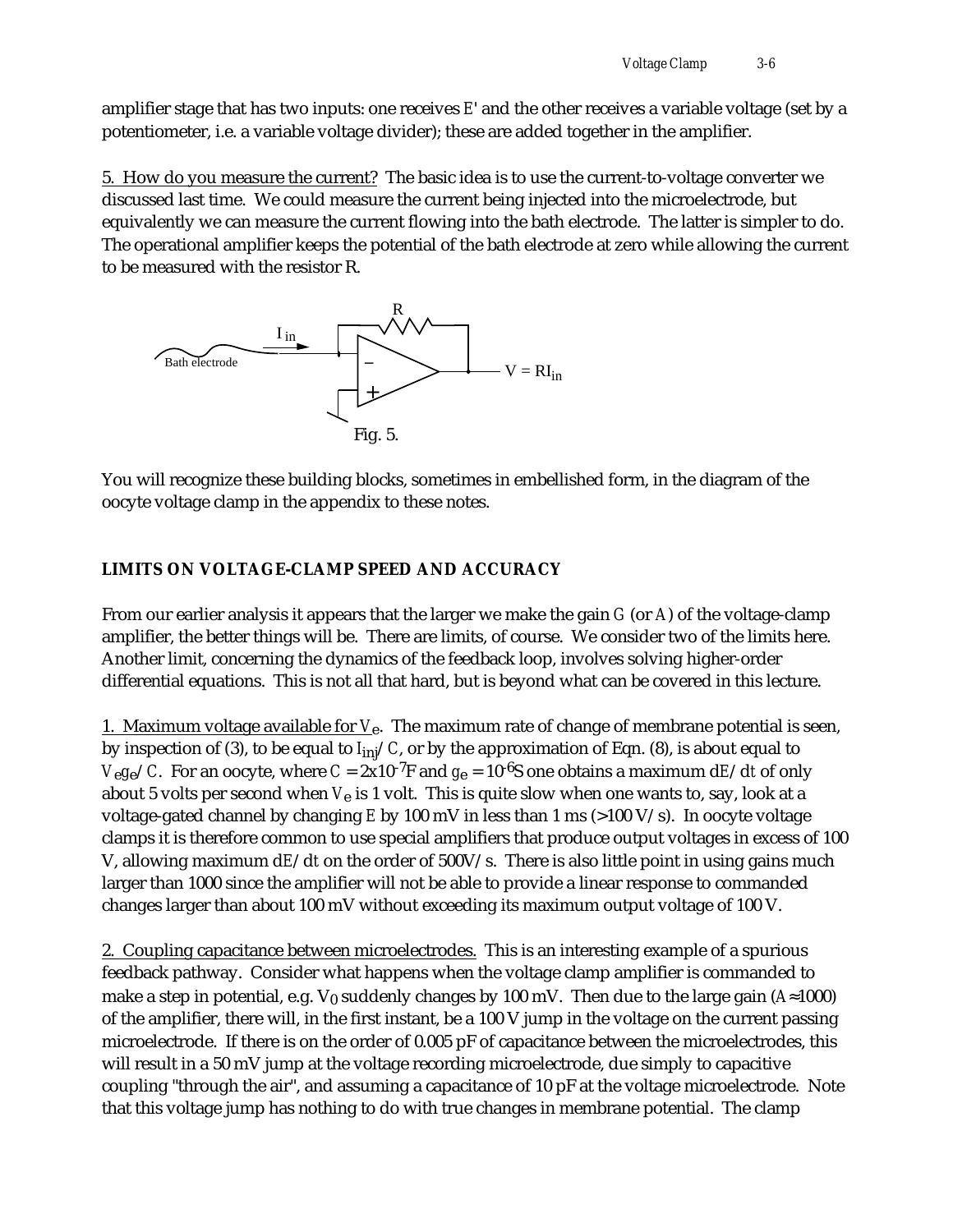amplifier, seeing the apparent 50 mV jump in *E*, quickly reduces the output voltage, and therefore the injected current, to half. The result is that while the amplifier sees very rapid changes in the apparent *E*, the true changes in *E* are much slower than what you would expect, and also slower than what you will observe with an oscilloscope connected to the membrane voltage monitor signal! The only hint that something is wrong is that the current monitor signal will show a slowly-decaying capacitive current transient.

The moral of this story is that it is important to place some sort of electrostatic shielding between the microelectrodes, in the form of some sort of grounded metal object. A good technique is to wrap aluminum foil around the current passing electrode, and to connect the foil to ground with a clip.

3. Series resistance. This is probably the most insidious artefact in voltage-clamp measurements. Recall that the goal of implementing the voltage clamp in the first place is to force the membrane potential to a particular value, regardless of the amount of ionic current flowing. We saw in eqn. (6) that, by making the gain large enough, we can come close to this ideal. However, this assumes that the electrodes provide us with a reliable estimate of the membrane potential. In addition to the transient errors due to coupling capacitance between electrodes just discussed, there also can be steady-state errors due to current flow through the bath solution and cytoplasm. Let us first consider the effects of current flow through the bath solution. Suppose a substantial current *I*inj is being applied, due to a large ionic current through the cell membrane. Then  $_0$ , the potential at the outside surface of the cell membrane, will be different from the potential  $\epsilon_{\text{be}}$  at the bath electrode (taken to be zero in the situation diagrammed below).



This means that the voltage *E'* recorded with the voltage microelectrode will not be the true membrane potential *E*, but rather be

 $E' = E + 0.$ 

The discrepancy is given by

 $o = R_s$  *i*<sub>ini</sub>